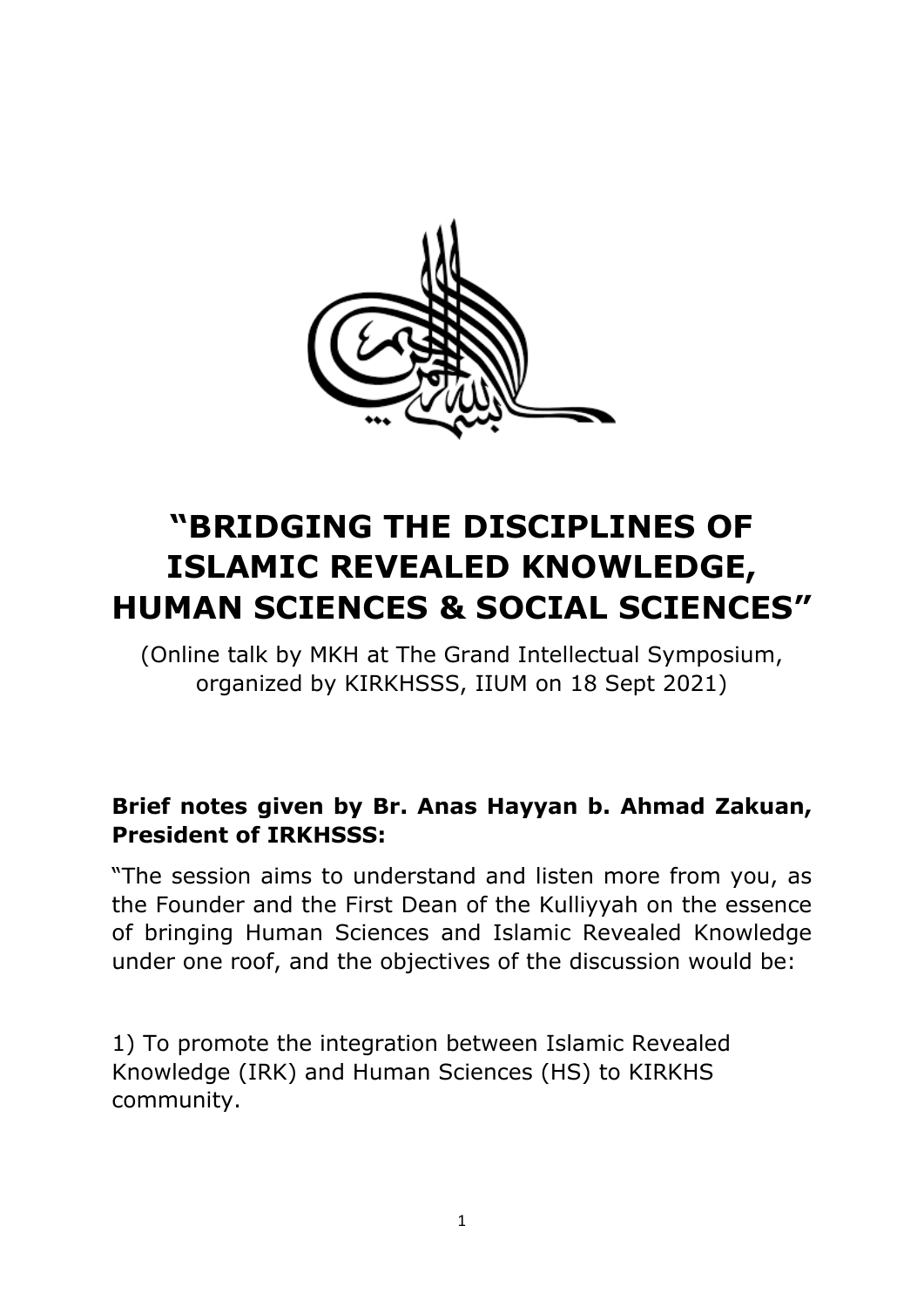2) To understand the importance of relevantizing the synergization of Islamic Revealed Knowledge (IRK) and Human Sciences (HS)

3) To provide knowledge and insight on the role of the students of KIRKHS in realizing the vision and mission of the establishment of the Kulliyyah of Islamic Revealed Knowledge and Human Science."

### **1. THE IDEA OF THE NEW KULLIYYAH IN THE MIND OF AL-MARHUM DR ABDULHAMID ABUSULAYMAN, THE SECOND RECTOR OF IIUM** (1989-1999)

#### KEY IDEAS OF DR AHAS

- 1.1. IIUM is to produce leaders to transform the UMMAH based on Qur'anic imperatives as alternative to secular paradigms of societal transformation.
- 1.2. Leaders must know about societies they want to transform.
- 1.3. Social transformation must be guided by Islamic worldview, principles, values imbued in rational and intellectual perspectives.
- 1.4. To produce the holistic, Islamically-oriented and societally-informed graduates of IIUM as the "future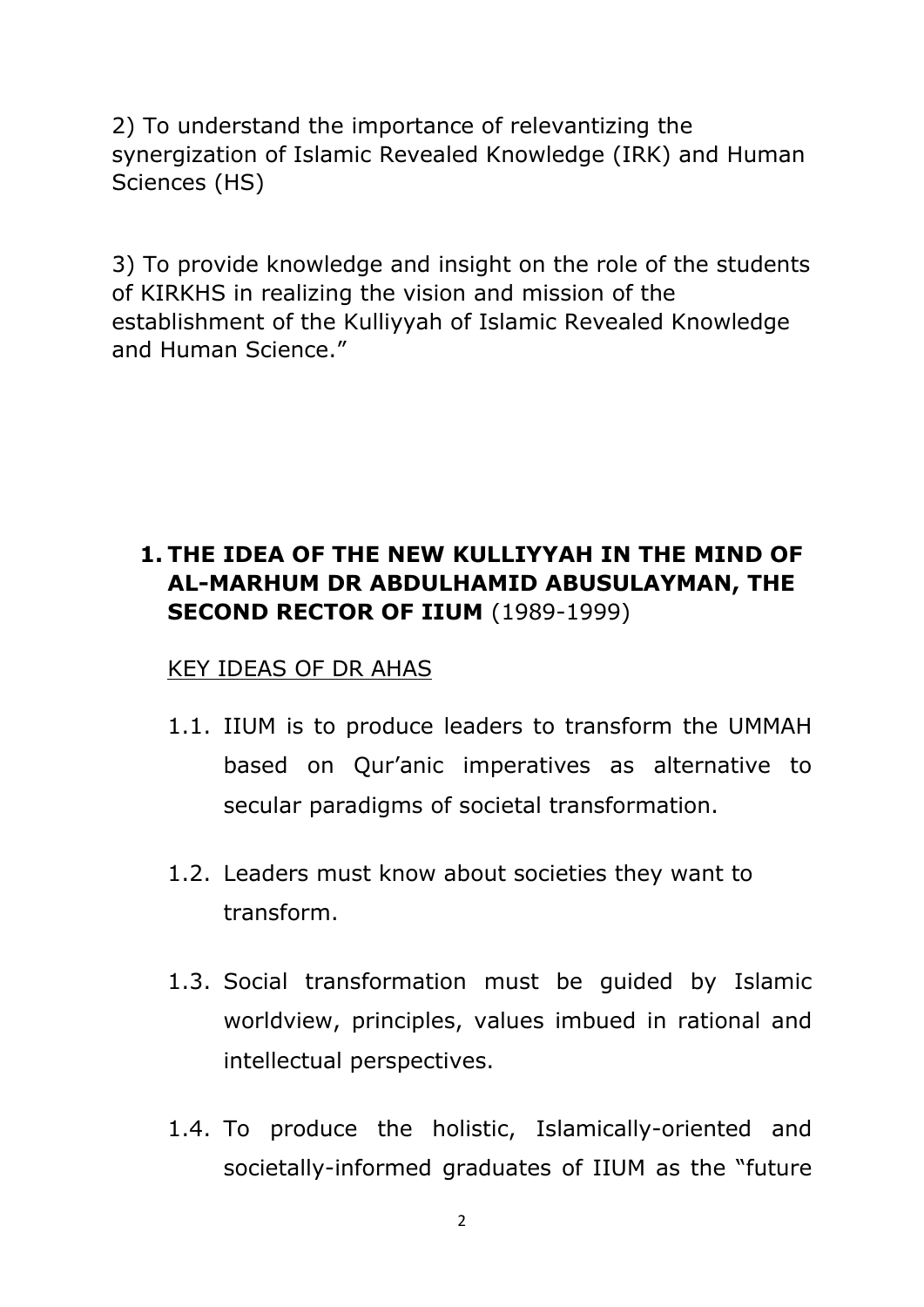transformational leaders of the Ummah" we need an institution to do that. Hence the need to produce the first experiment in the world—integrating 3 branches or universes of knowledge in one faculty!

- **2. MKH APPOINTED AS FOUNDING DEAN: WORKED ON THE NEW CURRICULUM WITH NEW CREDIT-HOUR SYSTEM, MAJOR-MINOR AND DOUBLE MAJOR, ARABIC AND ENGLISH STRENGTHEND.**
- **3. AHAS INTRODUCED ONE-YEAR DIPLOMA OF ISLAMIC REVEALED KNOWLEDGE FOR NON-IRKHS ACAD STAFF AND DIPLOMA OF HUMAN SCIENCES FOR STAFF OF IRK and HERITAGE.**
- **4. MISSION OF ISLAMIZATION OF HUMAN KNOWLEDGE FOR HUMAN SCIENCES AND RELEVANTISATION FOR IRK DISCIPLINES.**

**4.1.Great Efforts of AHAS – conferences, seminars with prominent Islamic scholars in HS, IRK and Humanities disciplines with the help of IIIT scholars and sponsorships for textbooks on Islamicised social sciences and humanities. Books of Prof Ismail al Faruqi,**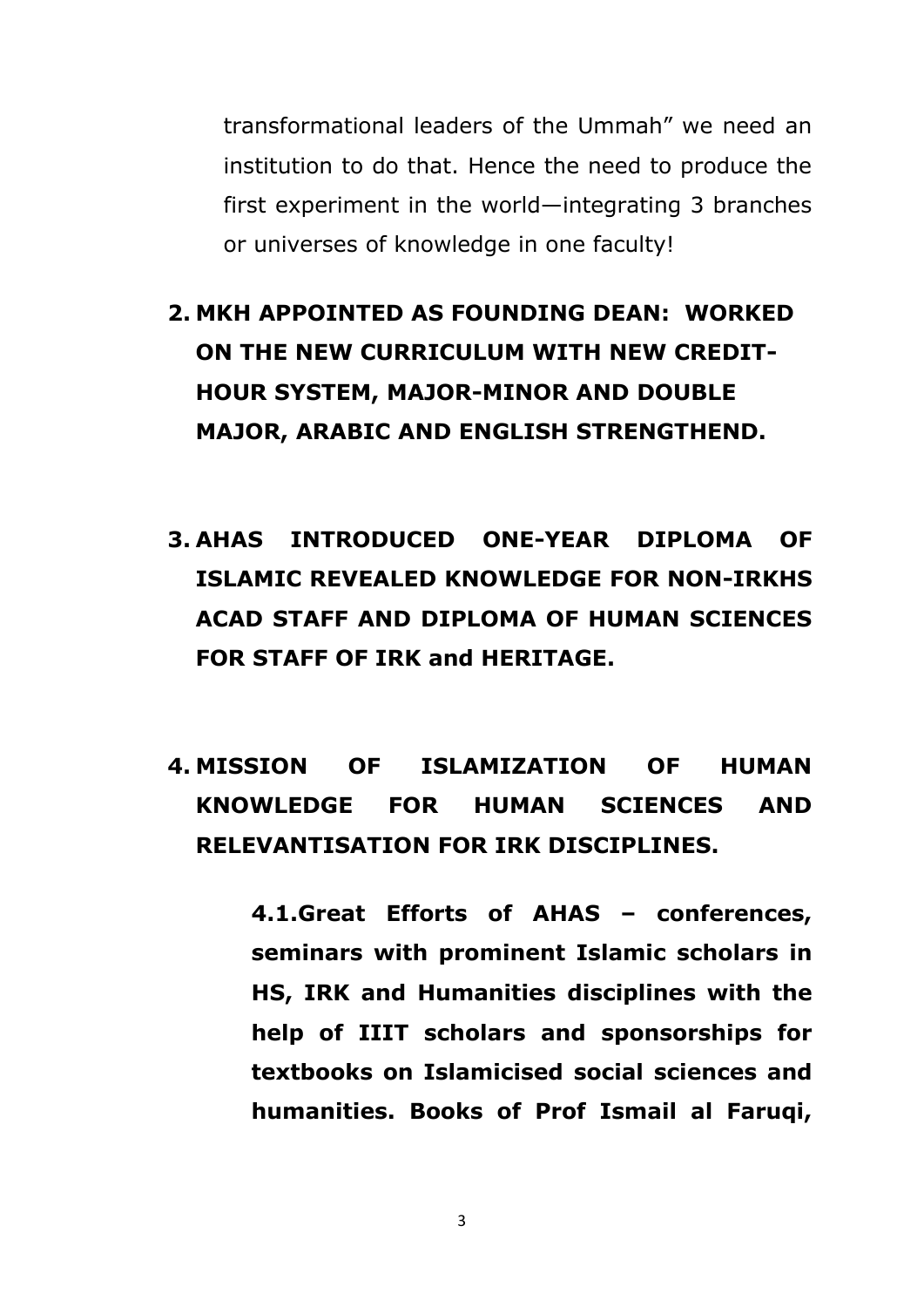**AHAS and Shaikh Taha Jabir al-Alwani, etc. were popularized.**

**4.2.MKH introduced the concept and mission of RELEVANTISATION of IRKHS DISCIPLINES as an alternative to ISLAMISATION. RLVN involves** *TAGHYIR, ISLAH, TAJDID, IJTIHAD, IHYA', TAHWIL* **AND** *TAHDITH* **in the teaching and learning of IRK programmes of studies.**

**4.3. CENTRIS was established in 2012 . It conducted special programmes, initiated ISLAHI programmes and exported them to Indoensia; it initiated the appointment of Coordinators of IOHK, Revived Ibadah Camps, Qiyam al-Lail for all Kulliyyahs.**

**4.4. IN 2013 Rector Prof Zaleha requested for a POLICY on IOHK. CENTRIS produced the POLICY and reiterated that Islamisation od Human Knowledge has two interconnected dimensions: ISLAMISATION of the SELF and ISLAMISATION OF HUMAN KNOWLEDGE. IOS to precede IOHK. But POLICY is not being given proper attention.**

4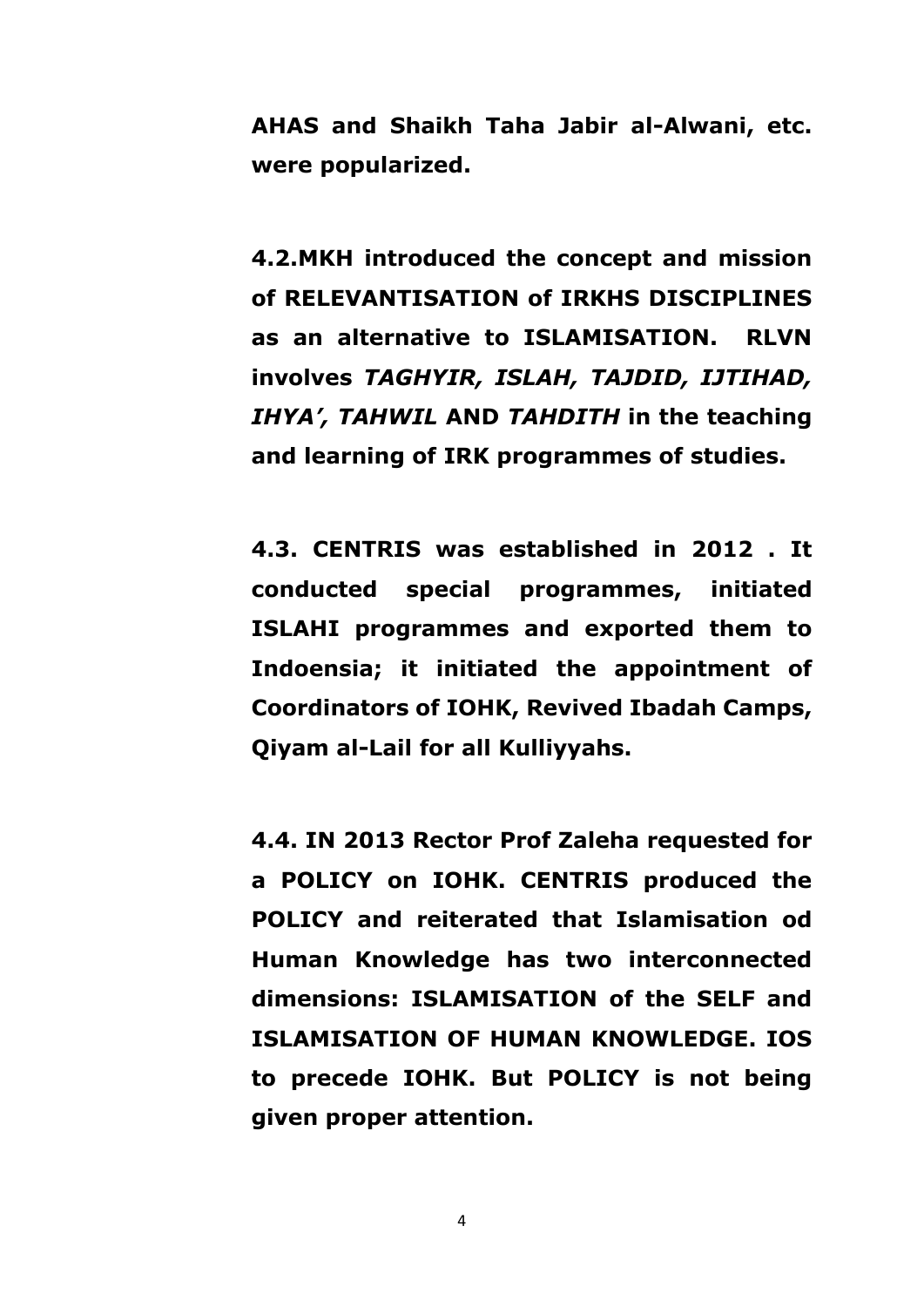- **5. THE INTER-DISCIPLINARY GAPS CONTINUE TO EXIST in THE KULLIYYAH due to a)Lack of understanding of IOHK among HS scholars and RLVN among IRK scholars; b) New heads not all are committed to the Islamisation missions; c)New academic staff with secular background and fresh Phds from secular institutions continue to cling to conventional concepts: d) IOS is not properly organized, monitored or emphasized b by new heads of department or Kulliyyah leaders; e) ministries' policy does not give due regard for IOHK and IOS missions.**
- **6. Students of both wings of the Kulliyyah can help to strengthen Synergisation, Synthesis, Integration, Islamicisation and Relevantisation by woking on common projects and programmes related to societal and civilizational transformations with MORE INTER and TRANSDISCIPLINARY COMMUNICATION, COLLABORATION, EXPERIMENTATION AND DIALOGUES TO BREAK DOWN DISCIPLINARY SILOS ERECTED BY ACADEMICS.**

5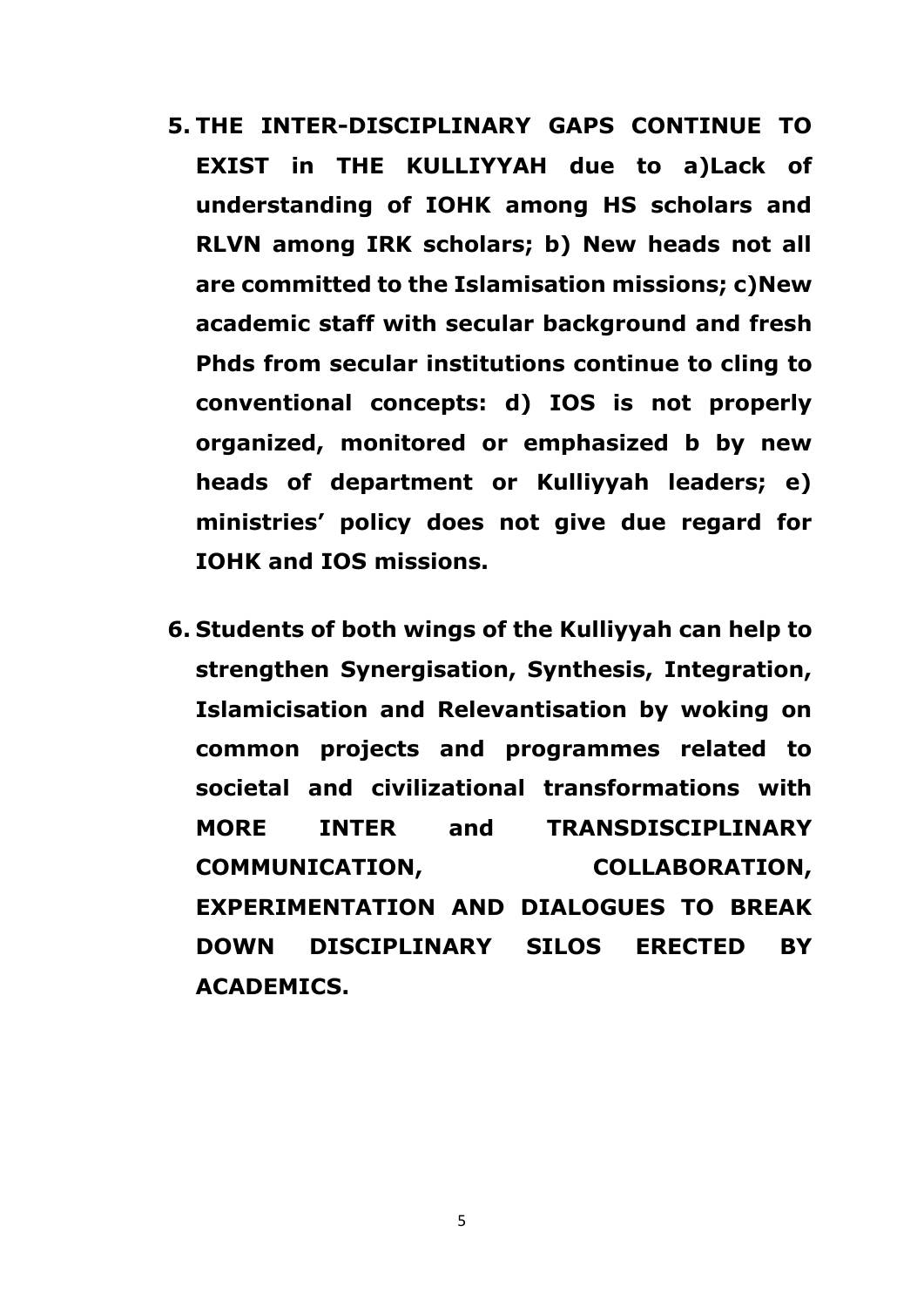#### **CONCLUSION**

 **THE WORLD OF CONFUSED AND LOST HUMANITY, IS IN DIRE NEED OF THE DIVINELY-INSPIRED APPROACHES AND SOLUTIONS TO THE GLOBAL CRISES AND MORAL DECADENCE WHICH THE CORRUPT SECULAR CIVILISATION HAS PRODUCED.**

 **THE CONVENTIONAL APPROACHES HAVE FAILED BECAUSE THEY DENY THE SOVEREIGNTY OF THE ONE TRUE GOD AND HIS GUIDANCE.** 

 **MATERIALISTIC AND TECHNOCENTRIC PERSPECTIVES HAVE DECEIVED HUMANITY WITH ALL THE DELUSIONS, SATANIC SEDUCTIONS AND ILLUSIONS. THE PRESENT POST-MODERN CIVILISATION IS CRUMBLING.** 

 **IT IS IIUM's DUTY TO RESTORE, UPHOLD AND PROMOTE THE AUTHORITY, THE SOVEREIGNTY, TRUE KNOWLEDGE, TRUE WISDOM AND TRUE GUIDANCE FROM THE ONE AND ONLY LORD OF THE UNIVERSE.**

 **THE STUDENTS OF THIS BLESSED AHAS KULLIYYAH OF IRKHS HAVE THE SACRED RESPONSIBILITY TO SPREAD THE MESSAGE OF THE ONE AND ONLY GOD TO THE WHOLE OF HUMANITY, TO CONTINUE THE SUBLIME MISSION OF "***RAHMATAN LI'L- `AALAMIIN"* **(mercy to all the worlds) IN ACCORDANCE WITH THE NOBLE VISION OF IIUM i.e. RESTORATION AND** 

6